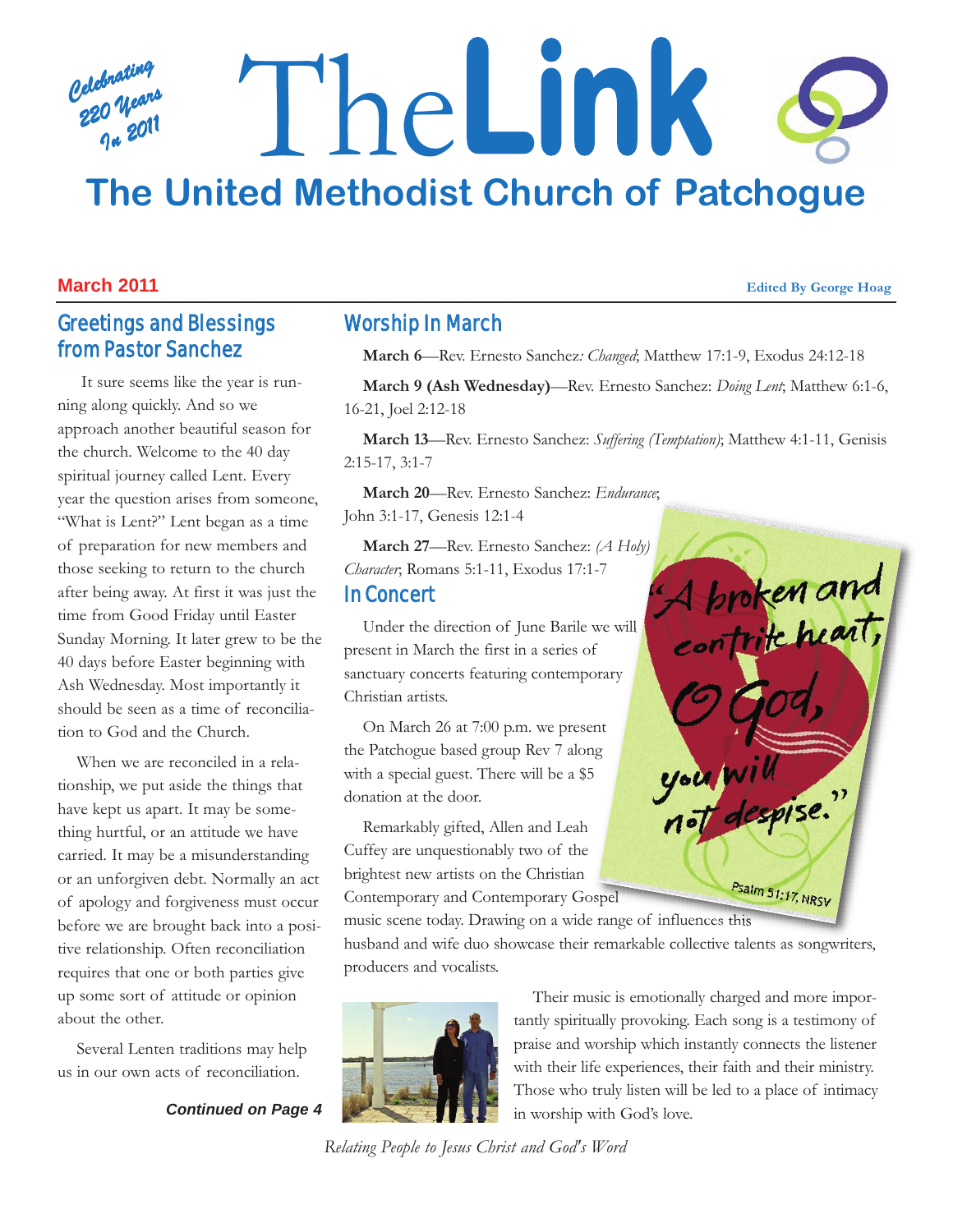# Circle of Concern

#### *For Bereavement:*

For the Family of Friends of Christine Quinn, Carrol Georke, Ralph Jackson, Elizabeth Kelly, Brian Weeks, Lana Smith, Taylor Drenzyk's Grandfather, and George (Martha Campanile's brother.)

#### *For Guidance:*

Lisa D., Barbara McAllister, Ray Clark, Maj. Don Cornwell stationed in South Korea, Cat Placement and Rescue, Christy Wood, Lois Wood, Michael Dellazizzi and family, Michael Amarati, Philip Demacos, Joanne, Robert C. Hiene, the Americo Family, Rose Conti, Bob Pignataro, Holly Nelson, Elizabeth Biederman's cousin, Jody, that Jody has a healthy delivery and Dylan has no kidney complications at birth, Don De LaVergne (Linda Werner's nephew), Kevin O'Donnell for comfort and healing over the loss of a loved one, Lisa Prince, the family of Alex Pearson, he is in a nursing home, he is the father-in-law of Lenny Pearson, Joan, the Neuman family, Nancy Rogers for comfort and healing, Barry Burrell's sister, Wildredo Franco, Mary (co-worker of Betty Rice) and Monica, Patrick Keena, Joel Furman, Sheila Dreaper, Frank Whalen and Walt Stawecki's mother, Theresa Rubano, Sofia and her family, Marge Miller. Megan Prince, Dayne Davis, John Casale, Courtney Sweeney (Pat Carlson's daughter), Our Troops and Veterans, Dean and family, Jean Eid, Rachel Nason, Crysalis Flights in 2011, girls, boys, team and caterpillars. All those who have lost their jobs, and Eileen Paduano.

#### *These Who are Hospitalized:*

Josh Boneventure, Christine Quinn's cousin Frank, Nana Grace, Nancy Marshall, Bertha Smith, Lee Hollowell, Mary Payne, Harry Watson, Debbie Fiore, Patrick Diamond, John Vanderzalm, Sharon Kaminski, Layden John Clark, Candice Sweeney, Mary Zatorski, Dan, Pastor John from Bellport UMC, Peter Moor (Kathie Lori's father), Ernest Boyd, Chris, John Layton, Phil Ianello.

#### *These at Home:*

Betty Hansley, Joan Welsh, Joseph Weinzettle, Natalie Burnett-Lynch, Kathleen Chodorski, Kyra McCarthy, Debi DelRossi, Belle Barile, Tom Furman, Lisa Lopez, Dorotea Sanchez, Mary Jones, Mike Welsh, Timothy Oliva's Aunt Susan, John Krulger, Shelly Granger, Marie Lino, Marta, Donna Herrick and Philip Rudolph, Jytte & Nils Sorensen (Geri Sheridan's relatives in Denmark), Robert Dodge and Suzanne Olivotti-Dodge, Sandy Burrell, Ted Davies, John Casale, Mr. O'Keefe, Don Miller, Lorraine Greco, Dottie Lynaughe. Paul Rice, Sharon Kaminski, Becky Kolacki, Emily Navidad and former Patchogue Village Justice, Donald Howie.

#### *These who are in Rehab or Nursing Care Facilities:*

Alice Zahnd in Patchogue Nursing Center, 25 Schoenfeld Blvd., Patchogue. Kitty Brunnemer in Cedar Lodge Nursing Home, 6 Frowein Road, Center Moriches, NY 11934.

Hazel Nargi in McPeak's Adult Home, 286 N. Ocean Ave., Patchogue.

Anna Bonfe, Rm. 201, Cunningham Bldg., Loretto Rest, 708 E. Brighton Ave., Syracuse, NY 13205.

Nancy Rogers in I.C.F. , S. #1, wing C, 283 Route 25A, Shoreham, NY 11786

Connie Halliwell, Bethany 202 , Our Lady of Consolation 111 Beach Drive, West Islip, NY 11795.

Rachel Nason in McPeak's Adult Home, 286 N. Ocean Ave., Patchogue.

#### **Stewardship**

Even in the depths of one of the coldest and unusually high snow falls, we still serve our community. The harsh weather has not diminished the needs in Patchogue. AA, NA, ESL, Recovery and Wesley Dinners serve Patchogue and our church is there for them.

This winter is like the ones in the good old days. The news services listed the local snowfall, thus far, at almost sixty inches. One large snow storm alone cost our church over \$l000. With so many other storms this year the total cost so far is over \$3000. We gratefully thank those who have donated towards snow removal. The donation basket is on the usher's table at the north entrance to the sanctuary. Please continue to help us deal with this unexpected expense.

We would like to thank Lenny Pearson and her son Robert, for continuing to dig out the sidewalk going to the handicap ramp. If you can help in clearing snow, please call the office (475-0381) or Dave Hollowell (475- 5339) and we will work with you to make our outside stairs and sidewalks safe.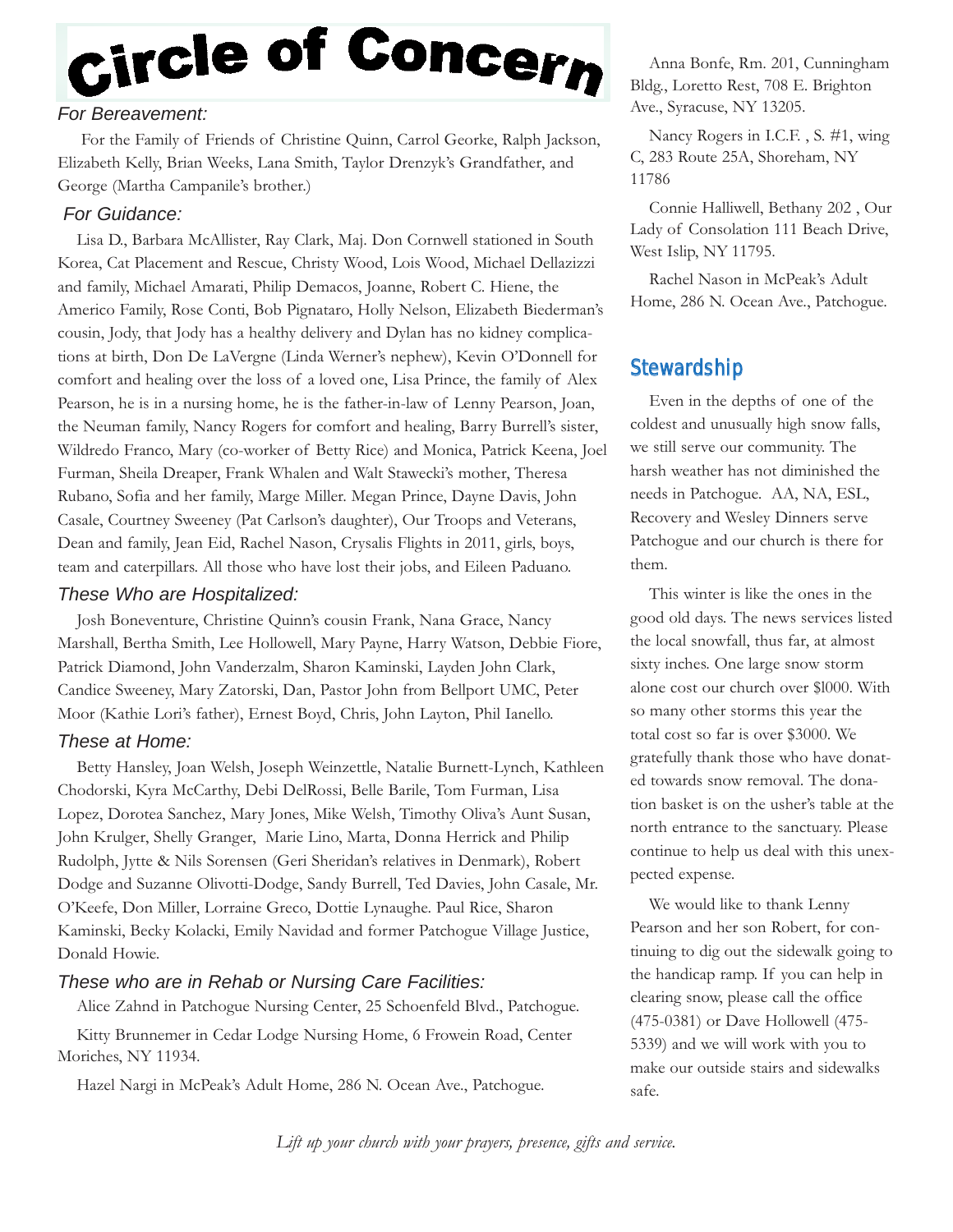The Saint Valentines Dinner-Dance was a great success. Steve Rice proposed the fund raiser two years ago and it has become the premier winter event. All proceeds go to the Trustees to be used for church repairs and maintenance Steve with the help of his mom, Betty Rice, Eleanor Prince, and Denise Whalen , made this event memorable. We would like to thank Mike Amodio, Mr. Entertainment, for the great tunes and his own trumpet playing and singing. Thank you Steve and all those who worked on the event.

Steve Rice is our coordinator of ushers. He obtains ushers for each Sunday for more then a year. If you like meeting new parishioners and greeting old friends, please call Steve at 445-7977 or Chris in the office at 475- 0381 and tell them when you would like to usher. You will be glad you did.

The Healing Service is held on every third Sunday evening at 7:00 p.m., weather permitting, in the Fall, Winter and Spring. Selma Graham leads the service with prayers for family or friends. Pastor Sanchez assists and with Ken Miller, provides inspirational music. Hands on healing (if requested) make these services "powerful," in Pastor's words. Come join us and help to heal friends, family, or yourself. See you there!!

Bonnie Abbott continues searching for grants to support our church. With Federal and State cutbacks in funding programs, it is tough work. She hopes to find local foundations that can help with the installation of a new boiler. This would make our church greener and a lot more energy efficient.

The Shawl Ministry provided three new shawls blessed at our Feb. 6 service.

Kathy Loris made a shawl for each of her parents. The other was for Lorraine Greco, who is battling cancer. A prayer is said for the intended person with each stitch. I have sat behind Denise Whalen as she listened to the service and crocheted. If you know of a church, family member, or friend in need of a shawl, please call Denise (evenings) at 730-3647.

Ed Klingel, President of Trustees, requests that members of the congregation continue to donate money to the Trustees through the HOPE Campaign envelopes. Other then the Valentines Dance or a grant, the Restoring Hope envelopes are the only income of the Trustees who are responsible for the upkeep of our buildings. With past budget-and-giving shortfalls, the Trustees had to bandaide existing problems. For example, we were able to do a third of the parsonage roof two years ago. The other two thirds continued to disintegrate . We now have to re-roof that portion ASAP. Please continue to donate through the Hope Campaign envelopes and keep our beloved Pastor and family safe and dry.

Spring is coming and it shows in the many events coming up. The MYF, under the leadership of Carla Gibson, would like you to come to their Spaghetti and Meatball Dinner on March l8 at 7 PM . A donation of \$5 per person or \$l2 per family will provide spaghetti with homemade sauce, meatballs and garlic bread. No RSVP is needed. Come support our MYF in raising money for their mission project. This dinner kicks off their 30 Hour Famine and sleep over at the church through Saturday night. Our MYF will be asking members to sponsor them by the hour to raise money to lessen world hunger. Let us break bread together and support our youth in this worthwhile endeavor.

The MYF will have a retreat at Camp Quinipet, Shelter Island, on April l, 2 & 3. Carla would like all those planning to attend, to contact her as soon as possible. Her telephone number is 750-3557.

With spring comes Easter and our most sacred days in our faith. Bob Prince and his volunteers will prepare a great breakfast for us on Palm Sunday, April 17.

Please plan on joining us on that date. Following Palm Sunday will be the Easter Plant Sale on Good Friday, April 22nd and Saturday the 23ed. All are welcome to help to make this fund raiser a success. The money raised by these fund raisers goes to the United Methodist Men's Club. They provide scholarships, host the June picnic and give remaining money to the church. Come join us as a volunteer or buy flowers for loved ones.

Your fidelity in supporting our church is an inspiration. With "hard times" during the economy, members of the Finance Committee worry about paying the mounting bills. But, with the Grace of God, we were able to end the 2010 without the need to tap our endowment. This is all due to you! All the pledges were brought up to date. One angel really helped us out with a generous contribution in November. Praise be to God. May God bless you and keep you.

#### *—David Hollowell*

The deadline for the April issue of **TheLINK** is Mar.. 11. Please e-mail your copy to gbhoag@optonline.net.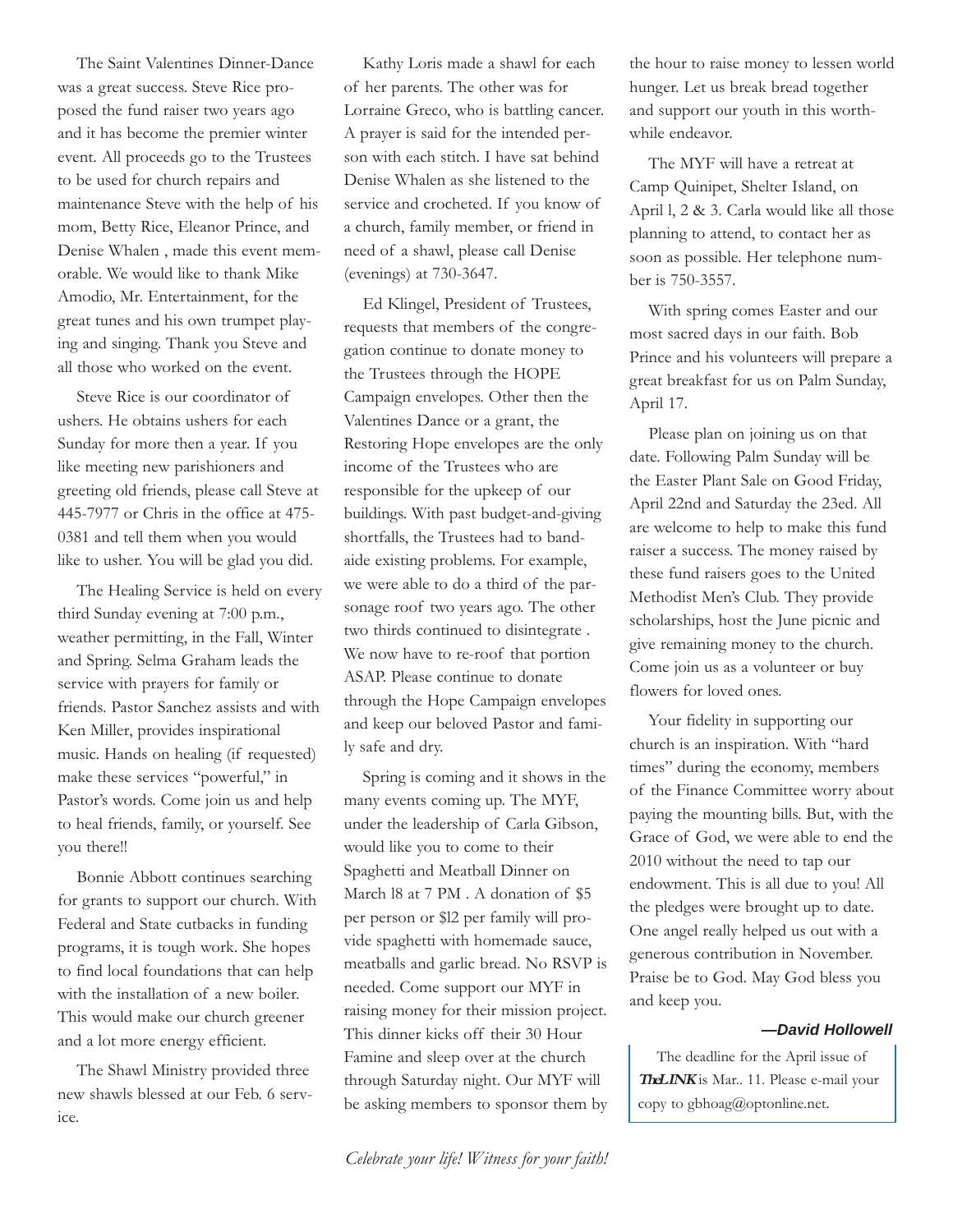#### Greetings and Blessings (From Page 1) What's Cool In Sunday School

First of all let's consider the ashes on Ash Wednesday. The ashes are a sign of grief, a sign of repentance (change of attitude), and a sign that we are mortal. "From dust you were formed and to dust you will return." In the bigger scene of things, a reminder of who we are, we die and decay back into the earth from which Adam and Eve were formed. The ashes bring us back into touch with this. From a more practical and obvious view, we all have dirt marks on us. Not one of us can proclaim to be perfectly clean.

The second tradition is one our Catholic friends talk about a lot. You might have heard of: "Giving up something for Lent." Usually it is something like chocolate or meat or cigarettes. The sacrifice often makes no tangible difference to the world. Here's the thing; if you are going to give up something, and if we are in a season of reconciliation, then it seems we should really give up something that separates us from God and from other human beings.

This is not an easy decision. First we need to confess that we are alienated and need reconciliation. Second we need to confess things that get in the way of having a healthy relationship. Finally we need to act on it; humbly acting to overcome our divisions and seeking reconciliation. All of these need God's power to accomplish. They require time of prayer, courage, and self examination. Don't rashly pick something to give up this year. Spend the season reflecting on these questions. Then with God's help, act and seek reconciliation.

Patchogue UMC family and friends, as we journey toward full reconciliation with one another and then with God, may God bless you and may you be able to "Give it up to God."

#### Audio/Visual Ministry

When this congregation was founded 220 years ago, the gospel was spread by itinerant ministers. Times have changed. Now, much of our input comes electronically. We're trying to keep up.

For several months, our Sunday services have been recorded on computer with the sermons posted weekly to the internet. These can be accessed, anywhere in the world, with a click on our website. People in far off places are doing that.

Now we plan to expand to video. The audio and video of each service will soon be streamed live on the internet. In addition, Pastor Sanchez is also posting to our website periodic video devotional messages

This expansion is putting pressure on our one person A/V department (me) so if you, or someone you know, is interested in audio/video production, please tell us.

#### *—George Hoag*

The Bay Area Chorus of BAFFA under the direction of Martha Campanile, Choral Director, will present its concert "The Art of the Spiritual" at the United Methodist Church of Patchogue at 4:00 p.m. on March 27. Admission is free, but donations are greatly received.

I'm starting to put together a program for Vacation Bible School (VBS.) I can't do it by myself so I am asking for help. If anyone is interested in volunteering in any way, please let me know. I am going to need teachers, assistant teachers, or if you would love to help out behind the scenes and help me get this idea off the ground, please call me at (631) 730-8520. Like the pageant, I've never done this before, so we'll all learn as we go along. Thank you for your continued support of our Sunday School.

I hope everyone got to look at our new Sunday School bulletin board. I will be updating it so if you want to take any of your children's photographs from it, feel free to do so.

#### *—Elizabeth Biederman, Supt.*

The Sunday School is starting a group for youth who are in 6th-9th grade. The leaders of the group will be Raquel Miller, Debbie Watson, and Lori Purificato. The focus of the youth group will be to bring the middle school youth of the church together for fun, fellowship, and missions. We will have monthly meetings and special activities. We will also get together with the 9th-12th grade youth group for special activities Our first activity was an ice skating trip to the Rinx on February 13th. If you are interested in making new friends or hanging out with old ones, please join us for fun, fellowship, and missions. For more information please contact Raquel Miller at (631) 747-0652. Let's have fun together as we grow in faith and friendship

> *—Raquel Miller, Middle School Youth Group Leader*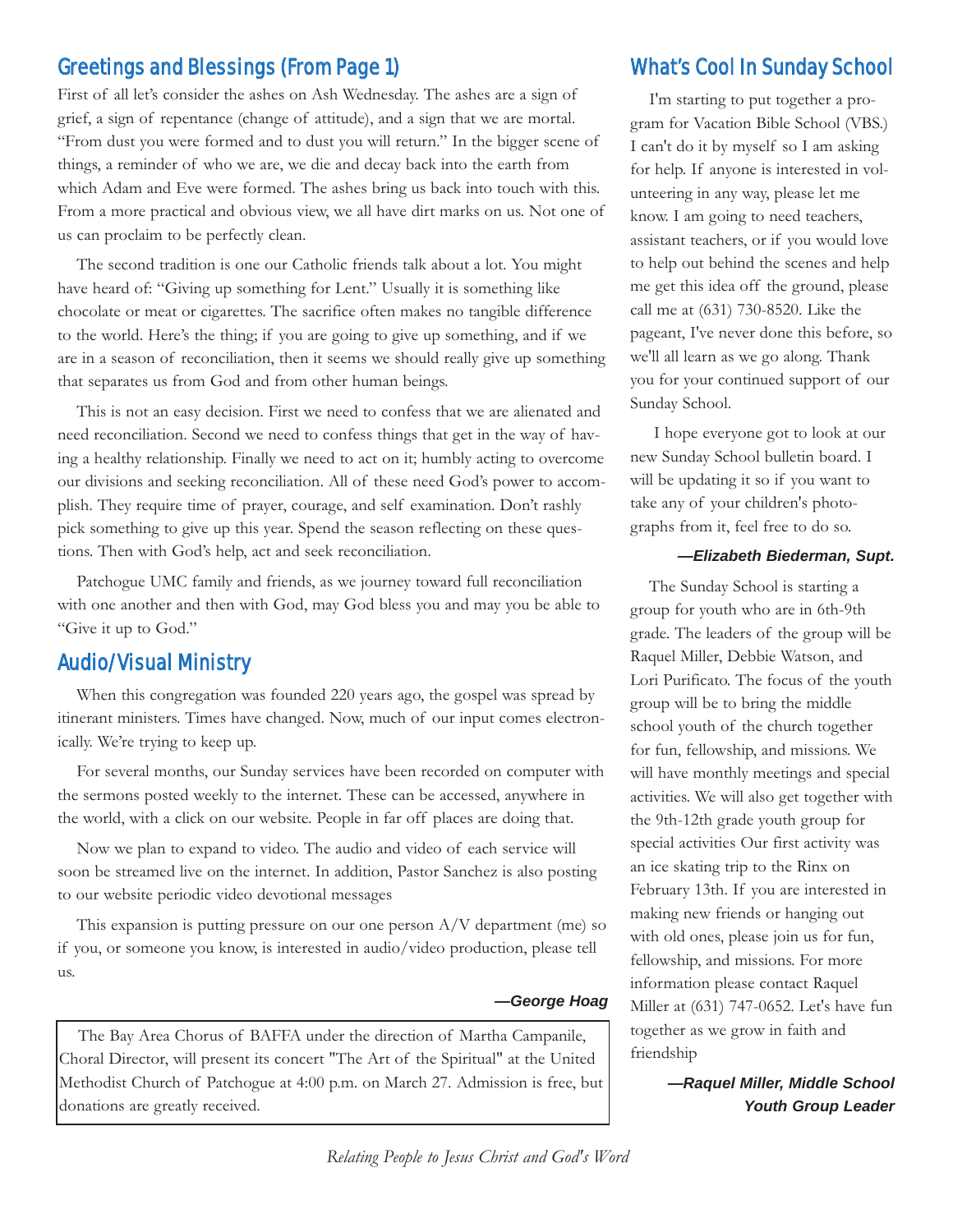## **United Methodist Church of Patchogue March 2011**

| <b>Sun</b>                                                                                                                                                                                   | Mon                            | <b>Tue</b>                                                                                                             | <b>Wed</b>                                                 | Thu                                                                | <b>Fri</b>                                                                                                                       | <b>Sat</b>                                                                     |
|----------------------------------------------------------------------------------------------------------------------------------------------------------------------------------------------|--------------------------------|------------------------------------------------------------------------------------------------------------------------|------------------------------------------------------------|--------------------------------------------------------------------|----------------------------------------------------------------------------------------------------------------------------------|--------------------------------------------------------------------------------|
|                                                                                                                                                                                              |                                | $\mathcal{I}$<br>$10$ a.m.-Noon-<br>Food Pantry<br>$6:30$ p.m. $-$ ESL<br>7:00 p.m.— $AA$<br>7:30 p.m. $-$<br>Recovery | $\overline{2}$<br>7:30 p.m.--- Adult<br><b>Bible Study</b> | $\mathfrak{Z}$<br>$7:30$ p.m.—Choir<br>Rehearsal                   | $\overline{4}$<br>7:00 p.m.— $NA$<br>7:00 p.m.-<br>Recovery                                                                      | 5                                                                              |
| 6<br>$10 a.m.$ —<br>Communion<br>Worship/Sunday<br>School<br>Counters: Linda<br>Werner and Dave<br>Hollowell                                                                                 | $\overline{7}$<br>$7 p.m. -AA$ | 8<br>$10$ a.m.-Noon-<br>Food Pantry<br>$6:30$ p.m.-ESL<br>$7:00 p.m. -AA$<br>7:30 p.m. $-$<br>Recovery                 | 9                                                          | 10<br>7:30 p.m.-Choir<br>Rehearsal                                 | 11<br>7:00 p.m.— $NA$<br>7:00 p.m.-<br>Recovery                                                                                  | 12                                                                             |
| 13<br>10 a.m.-Worship/<br>Sunday School<br>11:30 a.m. $-$<br><b>Finance Committee</b><br>Counters: Lenny Pear-<br>son and TBD                                                                | 14<br>$7 p.m. -AA$             | 15<br>$10$ a.m.–Noon–<br>Food Pantry<br>$6:30$ p.m. $-$ ESL<br>$7:00 p.m. -AA$<br>7:30 p.m.-<br>Recovery               | 16<br>$7:30$ p.m. $-Adult$<br><b>Bible Study</b>           | 17<br>$7:30$ p.m.-Choir<br>Rehearsal                               | 18<br>$7:00 p.m. -NA$<br>7:00 p.m. $-$<br>Recovery<br>7:00 p.m.-<br>Spaghetti Dinner<br>MYF 30 Hour Fam-<br>ine through Saturday | 19                                                                             |
| <i>20</i><br>10 a.m.-Worship/<br>Sunday School<br>Counters: Carolyn<br>Willis Falvey and Kate<br>Weber                                                                                       | 21<br>$7$ p.m. $-AA$           | 22<br>$10$ a.m.-Noon-<br>Food Pantry<br>6:30 p.m.-ESL<br>$7:00$ p.m. $-AA$<br>7:30 p.m. $-$<br>Recovery                | 23<br>7:30 p.m.-Adult<br><b>Bible Study</b>                | 24<br>5:00 p.m.-Wesley<br>Dinner<br>$7:30$ p.m.-Choir<br>Rehearsal | 25<br>$7:00 p.m. -NA$<br>7:00 p.m.—<br>Recovery                                                                                  | 26<br>7:00 p.m.-Rev 7<br>Contemporary Chris-<br>tian Concert in Sanc-<br>tuary |
| 27<br>10 a.m.-Worship/<br>Sunday School<br>11:30 a.m.-Church<br>Council<br>4:00 p.m.--BAFFA<br>Concert<br>7:00 p.m.-Healing<br>Service<br>Counters: Brenda<br>Klingel and Joanne<br>Shadbolt | 28<br>$7 p.m. -AA$             | 29<br>$10$ a.m.-Noon-<br>Food Pantry<br>6:30 p.m.-ESL<br>$7:00 p.m. -AA$<br>7:30 p.m. $-$<br>Recovery                  | 30<br>7:30 p.m.-Adult<br><b>Bible Study</b>                | 31<br>$7:30$ p.m.-Choir<br>Rehearsal                               |                                                                                                                                  |                                                                                |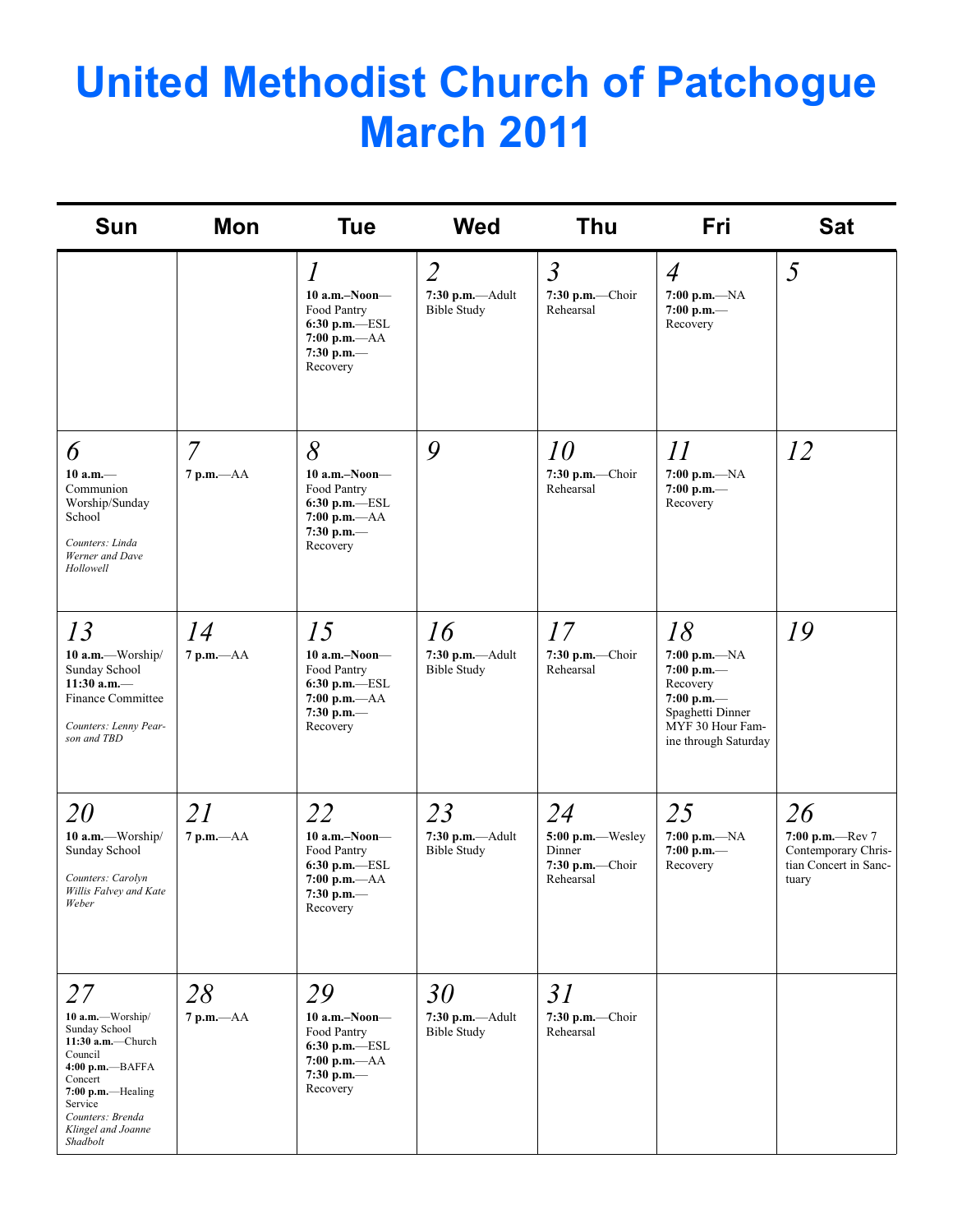

be grateful if you could bring supernatural forces to bear.'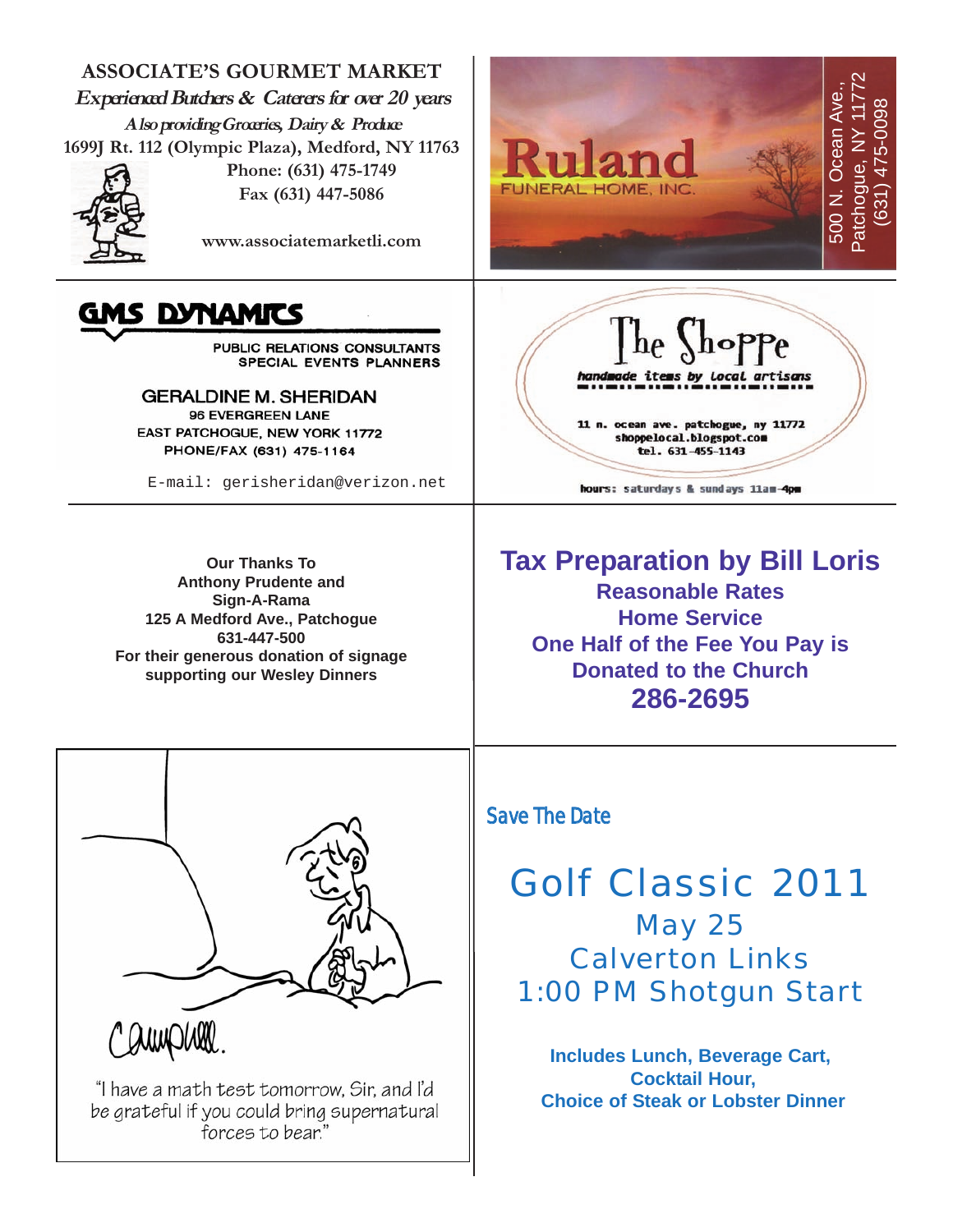#### UMW

March is Women's History Month and the UMW will observe it with a program entitled: Women's History Month -UMW Style, on March 19th, at 9:30am. Refreshments will be served.

All are welcome.

At the end of 2010, two women of our church were honored by the UMW and presented with special pins in recognition of their faithful efforts on behalf of United Methodist Women. Lorraine Brenner and Betty Rice are the ladies who prepare, set up, and serve at coffee hour every Sunday. Lorraine is also the treasurer of our local unit. Both have busy lives with family and work, yet both give generously of their time and hard work to UMW and to the church community. They really are faithful servants of Jesus, giving of themselves freely, helping to build up the body of Christ. Thank you ladies!

#### *—Barbara Becker*

#### We Act in Society

Taking an active stance in society is nothing new for followers of John Wesley. He set the example for us to combine personal and social piety. Ever since predecessor churches to United Methodism flourished in the United States, we have been known as a denomination involved with people's lives, with political and social struggles, having local to international mission implications. Such involvement is an expression of the personal change we experience in our baptism and conversion.

The United Methodist Church believes God's love for the world is an active and engaged love, a love seeking justice and liberty. We cannot just be observers. So we care enough about people's lives to risk interpreting God's love, to take a stand, to call each of us into a response, no matter how controversial or complex. The church helps us think and act out a faith perspective, not just responding to all the other "mind-makers-up" that exist in our society.

Excerpt from The Book of Resolutions of The United Methodist Church 2008. Copyright © 2008 by The United Methodist Publishing House. Used by permission.

To help guide our thinking and acting about how we live in and are in engaged in ministry in the world, The United Methodist Church has created statements to guide the church in its efforts to create a world of justice.

"Our Social Creed" is a basic statement of our convictions about the fundamental relationships between God, God's creation and humanity. This basic statement is expanded in a more lengthy statement called the "Social Principles." This statement explains more fully how United Methodists are called to live in the world. Part of our Book of Discipline, the "Social Principles" serve as a guide to official church action and our individual witness.

#### **Preface**

The Social Principles are a prayerful and thoughtful effort on the part of the General Conference to speak to the human issues in the contemporary world from a sound biblical and theological foundation as historically demonstrated in United Methodist traditions.

*—United Methodist News Service*

#### **RANDOM THOUGHTS**

Recently, someone told me how beautiful our church was, talking, I knew about the church building. And, of course, it is beautiful, with the exquisite Tiffany windows, the amazing extant pipe organ, the carved pews and soaring arches. I always admire the artistry and craftsmanship that reflect the commitments of that long ago congregation to build an inspiring place in which to worship God. And I am aware of the constant struggle to maintain and preserve it.

But I also know that while the building houses the church, it is not the church. The church is a living, breathing community of human beings, that could conceivably worship in a shack or an open field.(Granted, that doesn't sound too appealing, especially this winter.) Nor is the church a closed circle, facing inward. The church community should be a fluid entity, that faces outward, with welcoming arms, always making room for others. The church community should be one that recognizes the inherent value of every human being, as well as all created life, and sees no difference between those that are 'members' and those that are not. There should be no gap between 'us' and 'them'; in fact, there should only be 'we'. A beautiful church is one that reflects the abundant and generous love of God in all we do, in our every action, our every behavior. One of my favorite quotes is from St. Francis of Assisi, who said, "Preach the Gospel at all times; if necessary, use words."

*—Barbara Becker*

*Celebrate your life! Witness for your faith!*